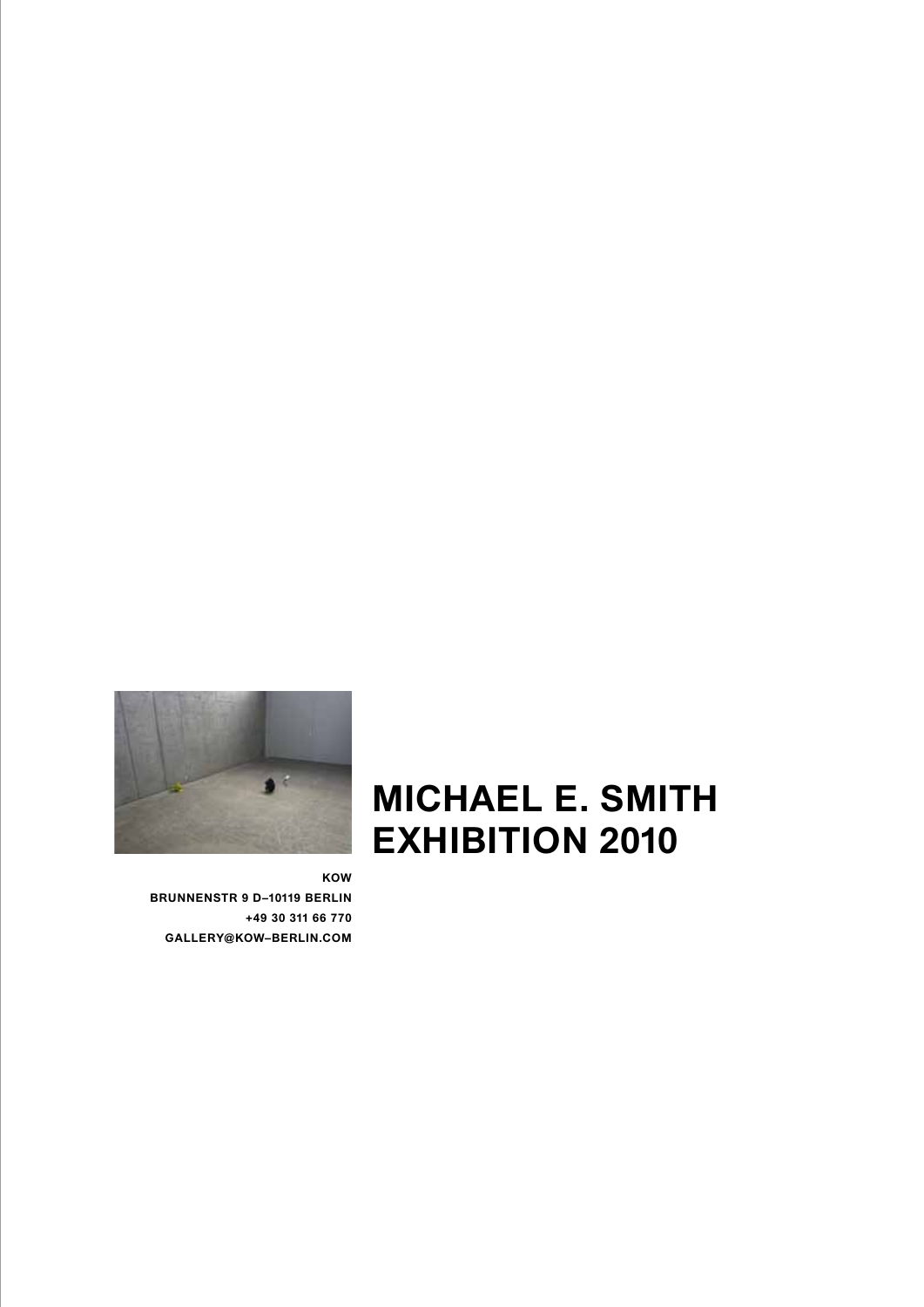

Untitled, 2009 Tape, hats, foam Dimensions variable

Untitled, 2009 Sweatpants and polyester resin Dimensions variable

Untitled, 2010 T-shirt, magnet, garden hose Dimensions variable

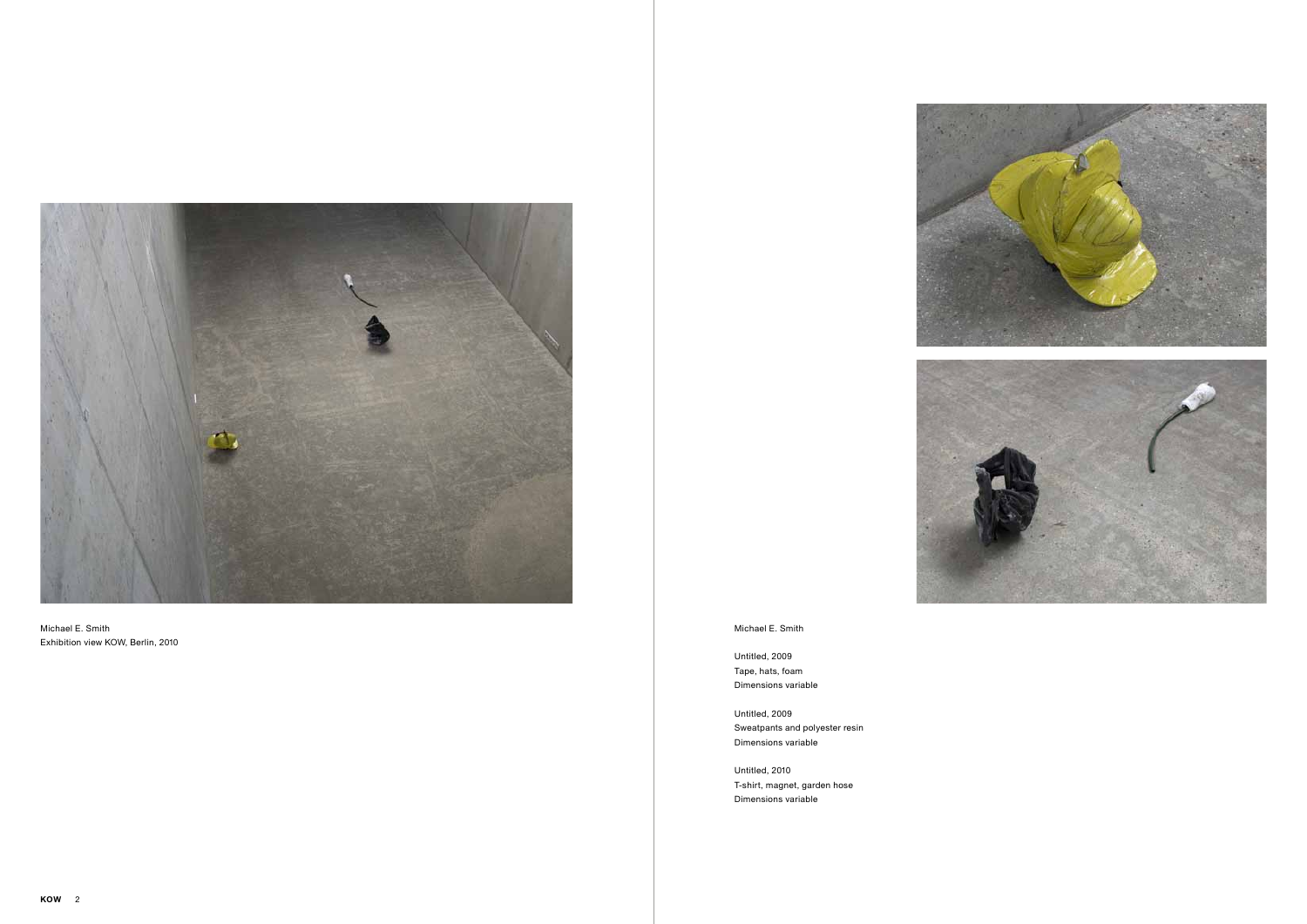Untitled, 2010 Mixed media on canvas 51 × 40.5 cm each





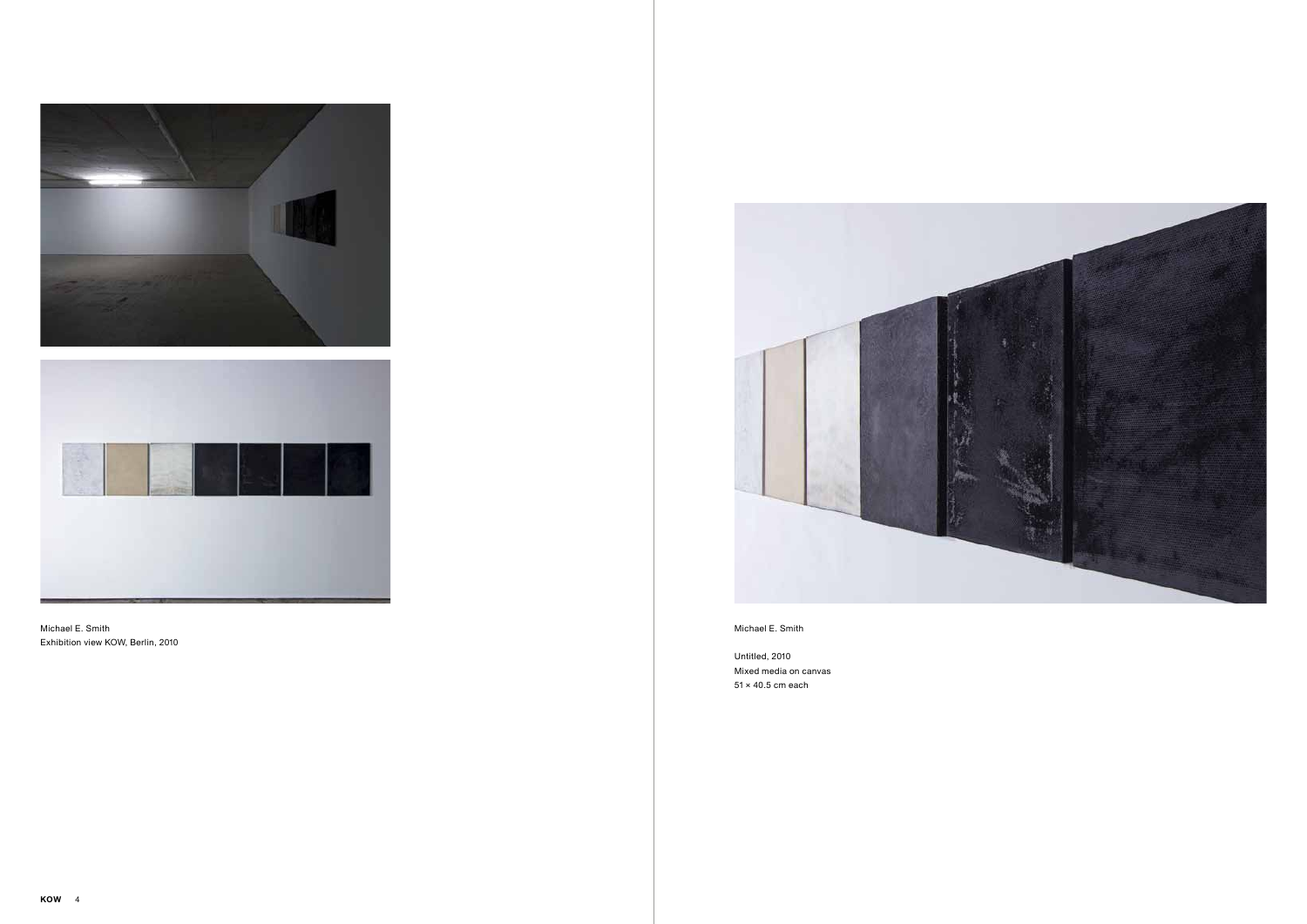

Untitled, 2010 Mixed media on canvas  $51 \times 40.5$  cm

Michael E. Smith

Untitled, 2010 Mixed media on canvas  $51 \times 40.5$  cm



## Michael E. Smith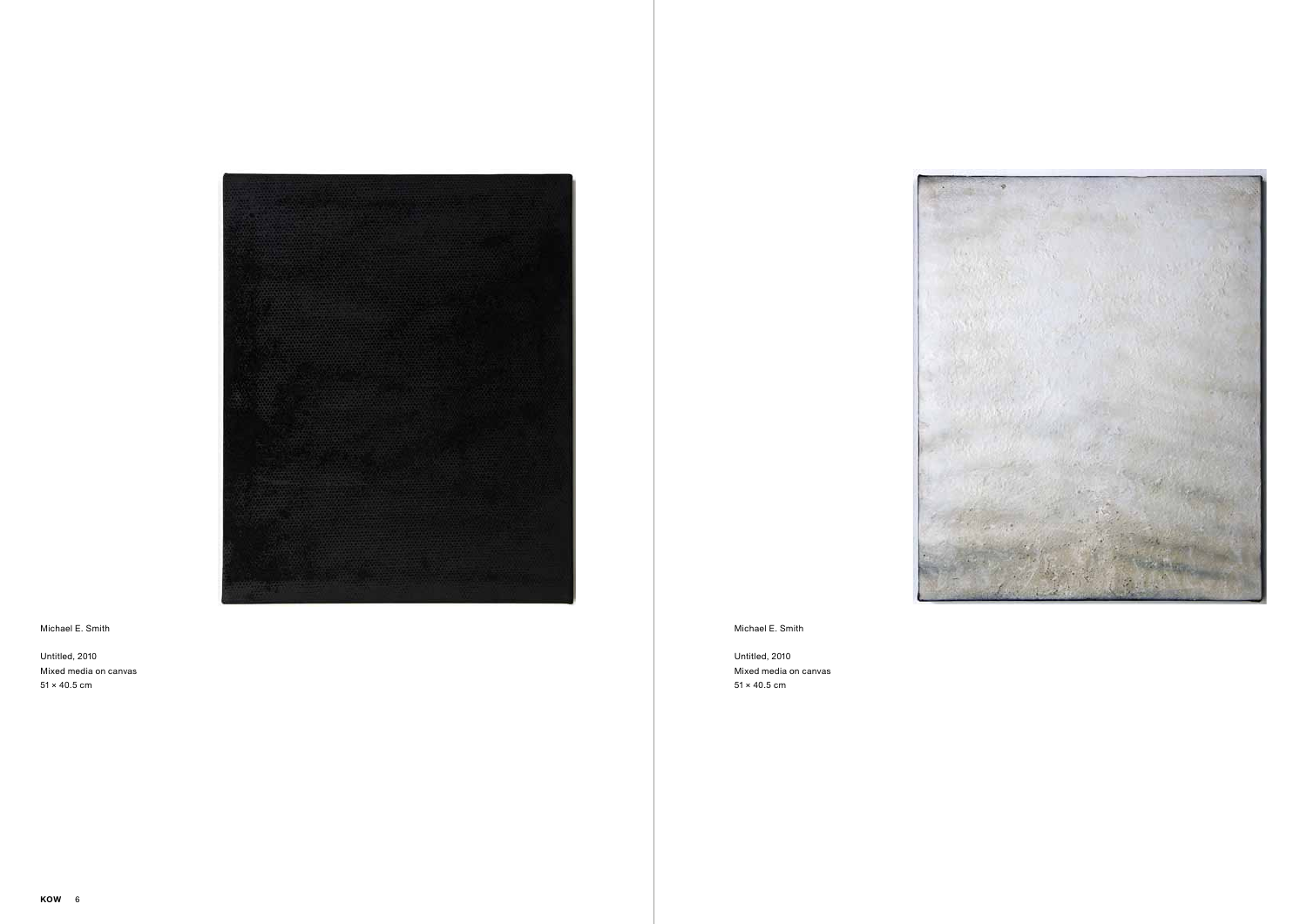Untitled, 2010 Plastic bone, metal hook, windex spray nossle, tape, fluorescent light 15 × 150 × 30 cm



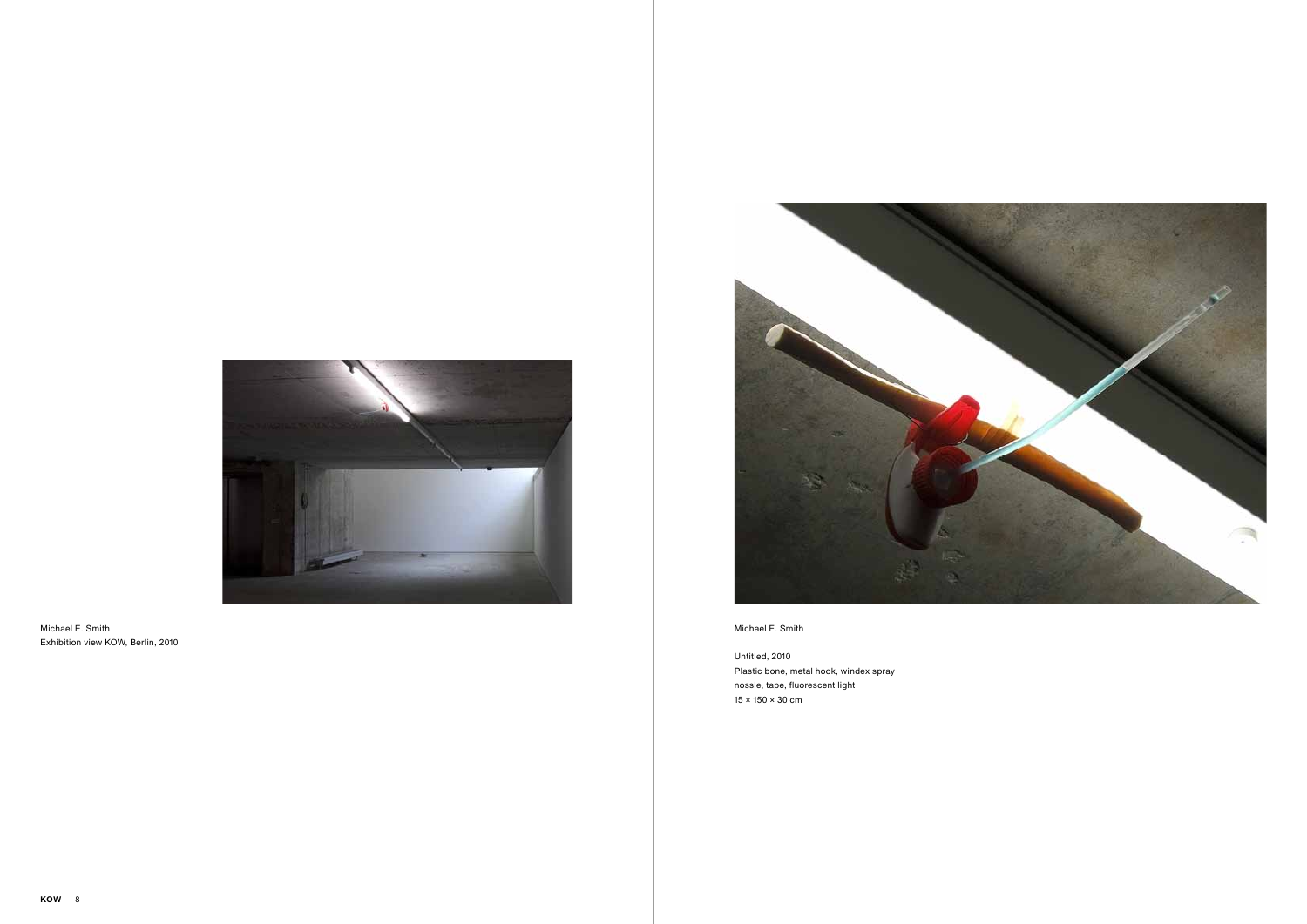



Untitled, 2010 Melted telephone wire, altered fluorescent light bulb 8.5 × 18 × 22.5 cm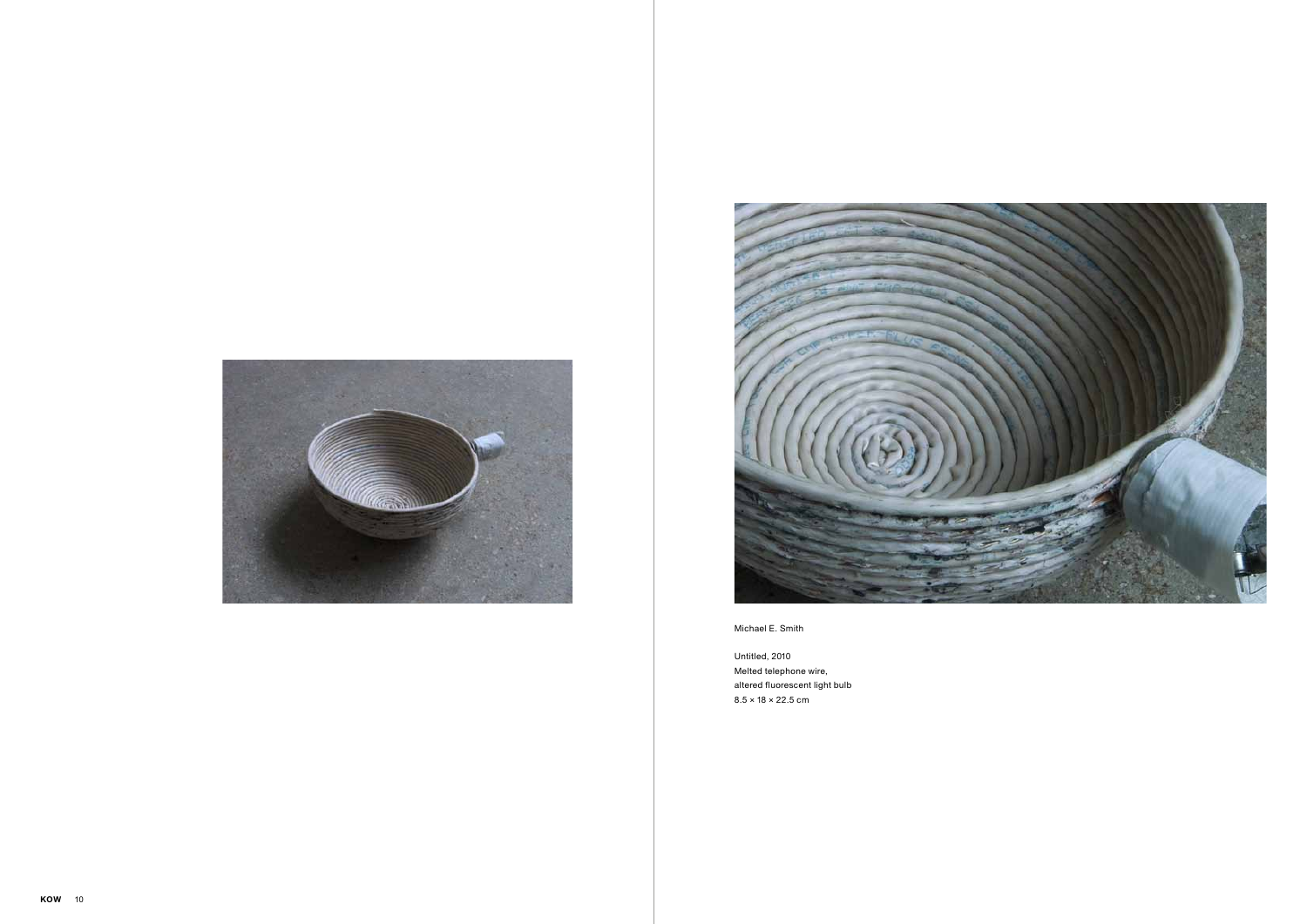



Larry Bird's Scalp, 2010 Buff goose pelt, plastic 37.5 × 22 × 5 cm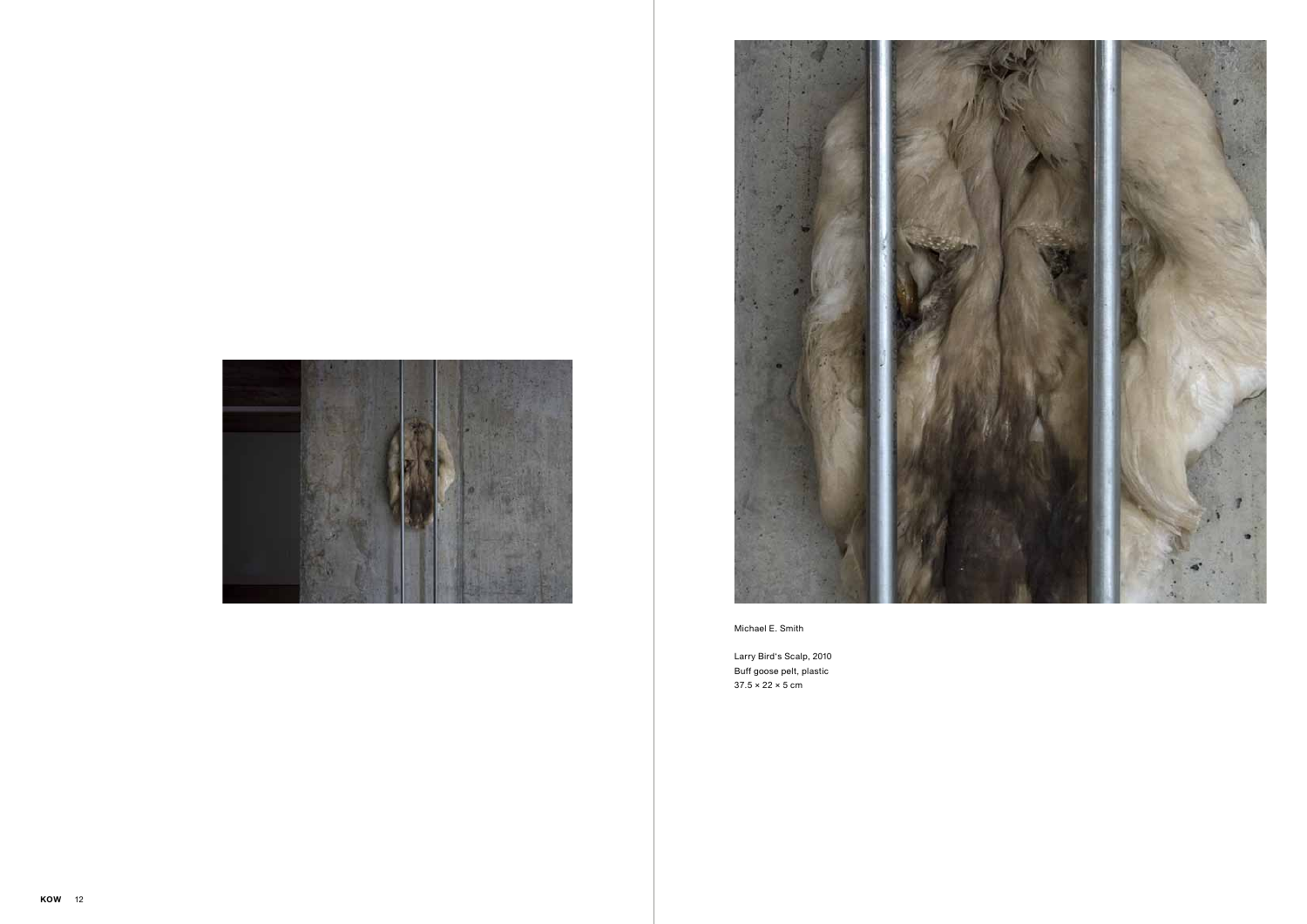Untitled, 2010 Sweatshirt, polyester resin 14 × 35 × 24 cm